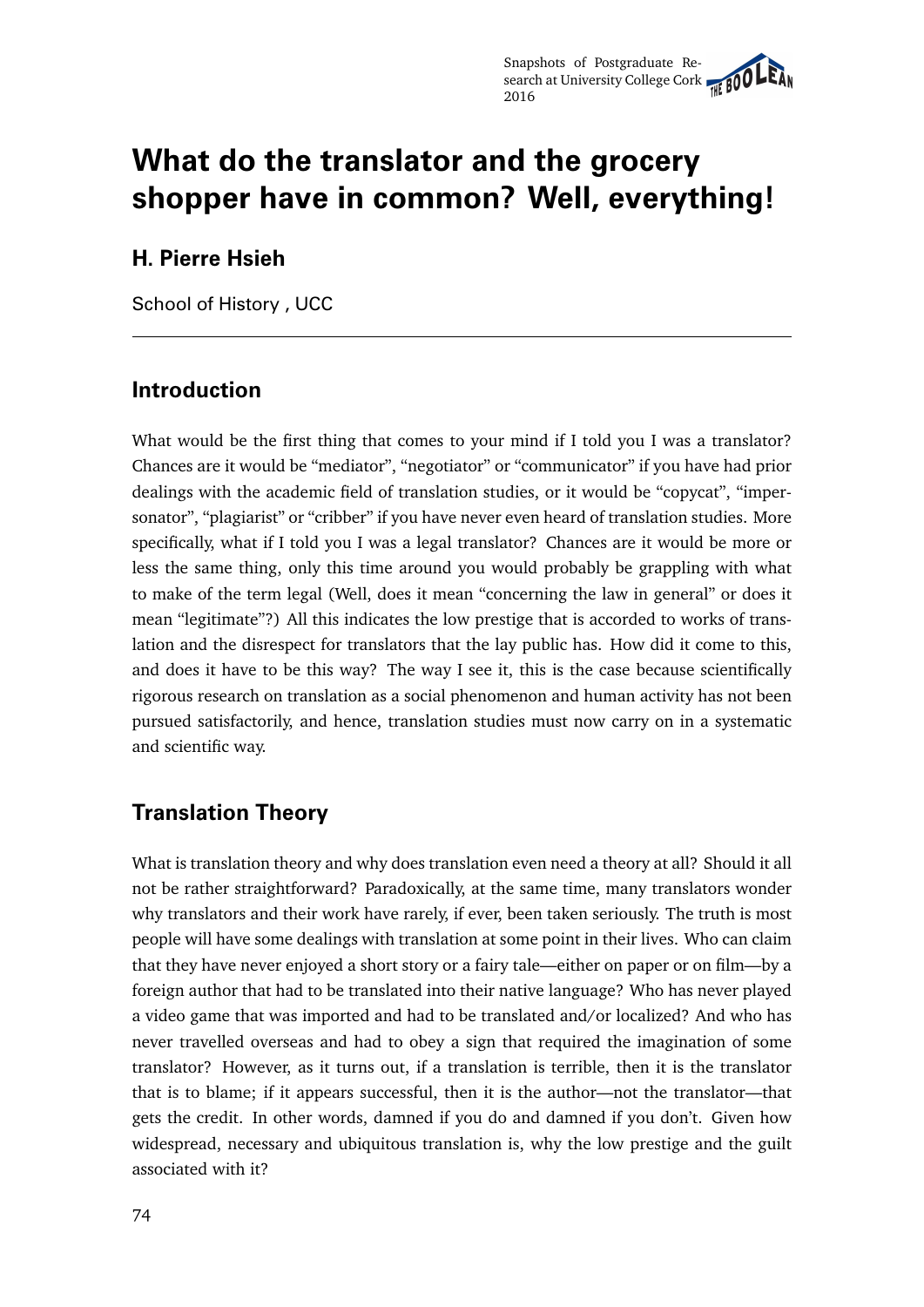The reasons may be many, but my simple answer to it is that translation has never earned due respect because it was never properly associated with people's everyday lives, and academia still has a long way to go. More to the point, true, laypeople, uninitiated as they are, may have the wrong idea about translators by considering them little more than someone reciting a text that they themselves have hardly made any contribution to, but translation theorists, who have seriously devoted themselves to the true nature of translation for decades, must share the blame. Please do not get me wrong; by no means am I suggesting that translation theorists like James Holmes, Anthony Pym and Maria Tymoczko have achieved nothing; it goes without saying that they have made great contribution to human knowledge by coming up with various ways of describing the translation phenomenon, and, yet, the thing is, it appears to me that their efforts may not have gone far enough. Indeed, thanks to the discipline-wide tacit understanding that translation studies is inherently interdisciplinary as it deals with a phenomenon that requires the expertise from a myriad of established disciplines, translation theorists have taken advantage of sociological methodology—and quite successfully for that matter—and have thereby benefited greatly from it. This is promising, but much as I agree that translation must be studied as a social activity in the context of sociology, sociology alone will probably not be sufficient to make translation resonate with the lay public—and with good reason.

Our world is dynamic and ever-changing, with robust changes occurring every day that attract the attention of social scientists. While sociologists look at human behaviour their own way, economists approach it in a totally different light, usually by identifying values that matter and assigning each of them a numeric value (quantification). While, to a great extent, interviewing and fieldwork constitute the cornerstone of sociology, economics deals with quantified values presented in the form of equations, matrices and mathematical expressions. Admittedly, each comes with its unique strengths and hard-toovercome weaknesses.

At the heart of the argument is the process of theory construction—translation theory to be exact. Translation studies is, by definition, the academic scholarship that is responsible for the development of translation theories. While the word translation itself rarely conjures up a romantic image among the lay public, which tends to regard the translator as nothing but a "copycat" or, worse yet, a traitor — as the witty and frivolous saying Traduttore, traditore, (literally, "the translator, the traitor") goes there is actually more to it than meets the eye. People often inadvertently fail to realize that the translator is as much a human being made of flesh and blood as anyone else and that translation is no less a human activity than anything else. More specifically, human beings, emulative and gregarious as they are, are social creatures who live and survive in societies that impose norms on them whether they like it or not. This is probably inevitable for collective life to be possible and also for "the greater good". At the same time, they are economic creatures in that they are rational and self-interested and have their agendas to pursue; they know what is in their best interest and how to achieve it, despite their occasional ignorance of the related risks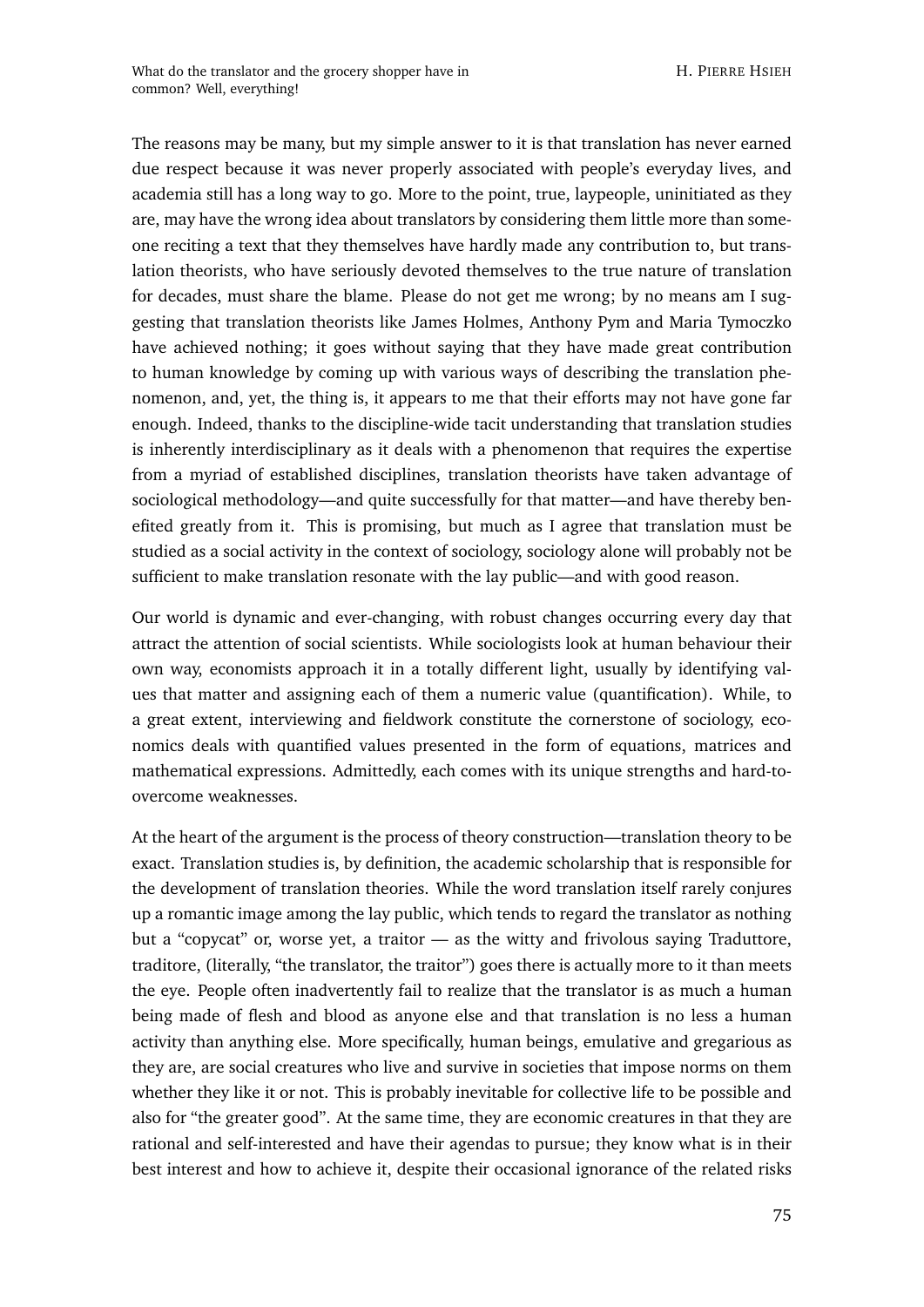their action entails and the potential impact it has on others (externalities). This is, as a matter of fact, a fundamental aspect of human nature that has served as the driving force behind human civilization since time immemorial.

On this view, from the sociological perspective, the translator is a social being who must, either consciously or subconsciously, comply with all prevalent social norms (and by "norms" I mean everything from morals to bylaws and regulations) of the day, and so, as a quick example, if the term queer (to denote "homosexual") is not socially acceptable in that it may evoke negative sentiments among the target readership, or worse yet, allure the watchful eyes of the censor, then it should be best avoided by the translator. This approach does have its merits, except that it only captures one dimension of translation by viewing it as a social phenomenon. On the other hand, translation does have an economic dimension to it, and in this context, the economist may prefer to approach it from an economic perspective by viewing it as an economic activity involving a host of quantifiable values. Arguably, these two conspicuously unrelated perspectives can and will work hand-in-hand towards a fuller and more complete picture of translation.

In the eyes of the economist, every individual is both rational and self-interested insofar as they are acting within the limits of the information available to them. They are selfinterested (or self-serving or selfish, as some prefer in the sense that they are aware of what is optimal for them—and for them only, and they are rational in that they understand how to achieve that interest. Thus, for the sake of illustration, the consumer and grocery shopper will take only their own interest into consideration when struggling to make up their mind what consumer product to buy (Is it going to be apples, carrots or onions on the dinner table?) and where to buy it (Say, Tesco, Aldi or Lidl, anyone?) based on the information available to them (How long will it take to get there? And will the checkout queue likely be long?). While generating the optimal choice, will they consider what someone else would like to have for dinner? Probably not. And will they do what they think is right for themselves? Yes, of course. And so is there a subtle, hidden and unspoken rule or logic to it? Definitely. And would it be possible to approach and describe that logic that is so intangible and yet so powerful nonetheless descriptively and quantitatively? Absolutely!

The same thing goes for translation. The translator, forced to make repeated choices and decisions throughout the lengthy process of rendering terms, phrases, sentences and other lexical units into the target language, is expected to strike a fine balance between making the original text accessible to a new audience and maintaining its essential foreignness and originality, as well as a delicate balance amongst a wide range of mutually conflicting values. For instance, when confronted with the phrase Le Québec et le Canada, should the translator just translate it literally as "Quebec and Canada" or, perhaps out of some political finesse or in deference to unspeakable peer pressure, paraphrase it as "Quebec and the rest of Canada"? Whichever version the translator eventually goes with, the pos-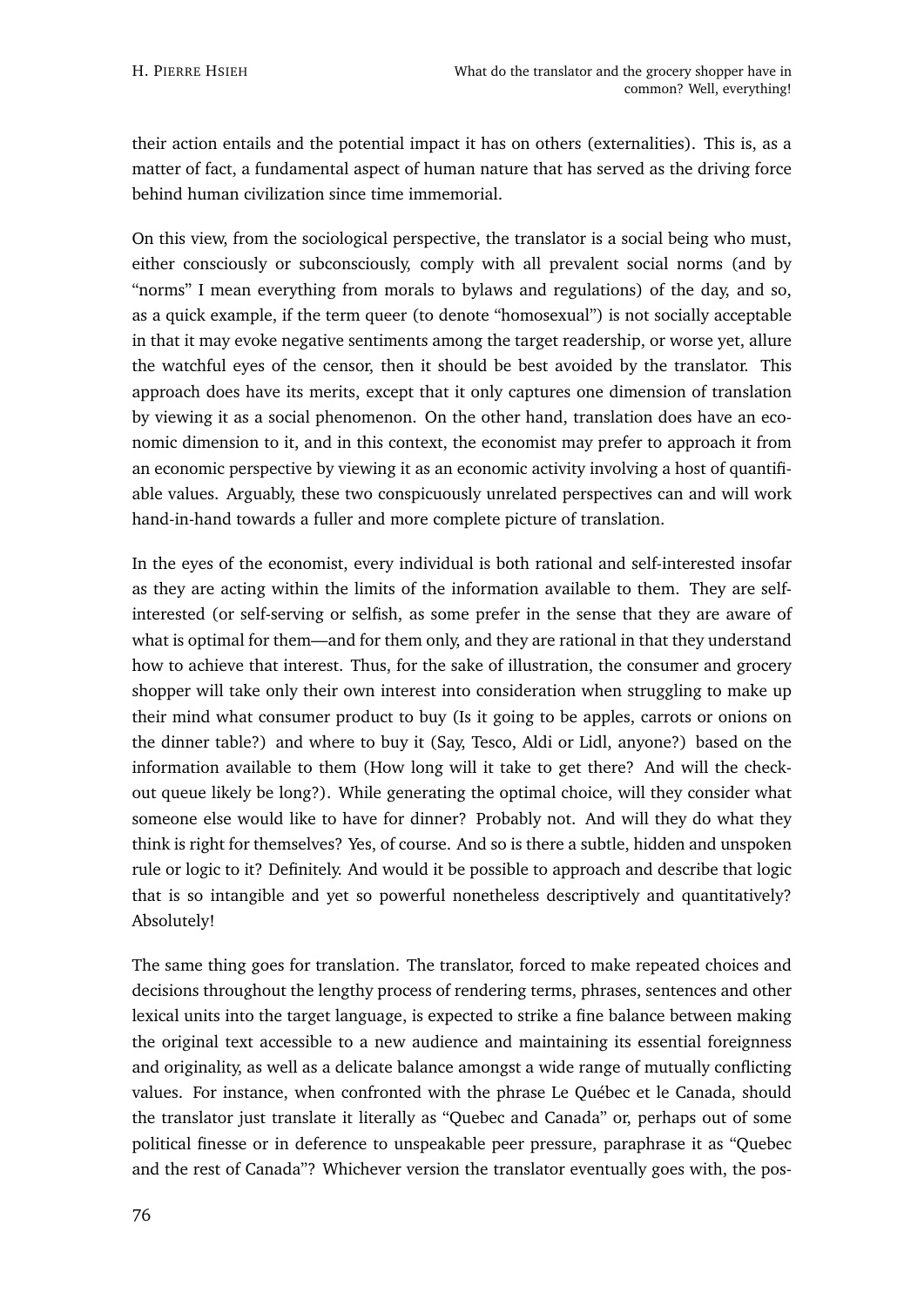sible values behind their choice could have been personal ideology, profitability, physical length, typesetting, rhythm, personal preference, editor's preference, and consistency, just to name a few, each of which may be subject to quantification, while, in the meantime, the potential costs would include risk of offending the target readership, risk of unfaithfulness to the author as well as (possibly) censorship, all of which, again, could avail of quantification. And how is this any different from the math and arithmetic that the grocery shopper has to go through?

## **Conclusion**

Thus, I firmly believe that there is little difference between the translator and the consumer and shopper. The truth is, when a consumer purchases groceries, they understand what they need (interests) and what their budget is (resources), and on top of that they are aware how to achieve what they want (rationality). Different supermarkets may have dissimilar prices and merchandises, but they also have different store hours and distinct locations (information). There are always hidden costs (overheads) involved, as there may be potential side effects (externalities) entailed, which will then lead to the optimal decision (maximum profit). All these factors, which are to be taken into consideration and then subjected to calculation, are comparable to what the translator has to deal with in their line of duty. It may not seem obvious prima facie, but translators are usually confronted with an overwhelmingly large amount of factors ranging from what saves time, what wins the audience's attention, what pleases the publisher, and what will get past the censors. . . when making up their mind how to render a phrase from the source language into another language. Seen in this light, all human activity is economic in nature, be it voting in an election, alcohol consumption, white-collar crime or translation. As long as translation is considered a human activity, its description should utilize economic analysis, and human experiences derived from consumer behaviour will serve as a powerful and useful example on this score. Nothing may sound more straightforward, but few in translation studies realize that translation, as a human activity, can have something so economic going for it.

This is truly a shame, for if translation theorists and translators themselves all noticed that, not only would it help theorists ascertain the true nature of translation, translation would also appear closer and more relevant to people's bread and butter. This will unquestionably give the status of professional translators a boost, which will, in turn, urge more competent bilingual and multilingual individuals to enter the translation industry and provide more translation works for the general readership at large.

As two human activities, translation and consumption share a host of common traits; this includes, among others, rationality, self-interestedness, profit maximization and ethics. First off, the translator, just like the grocery shopper, is self-interested in the sense that they pay attention to nothing but what they can get out of it, and even if they appear altruistic